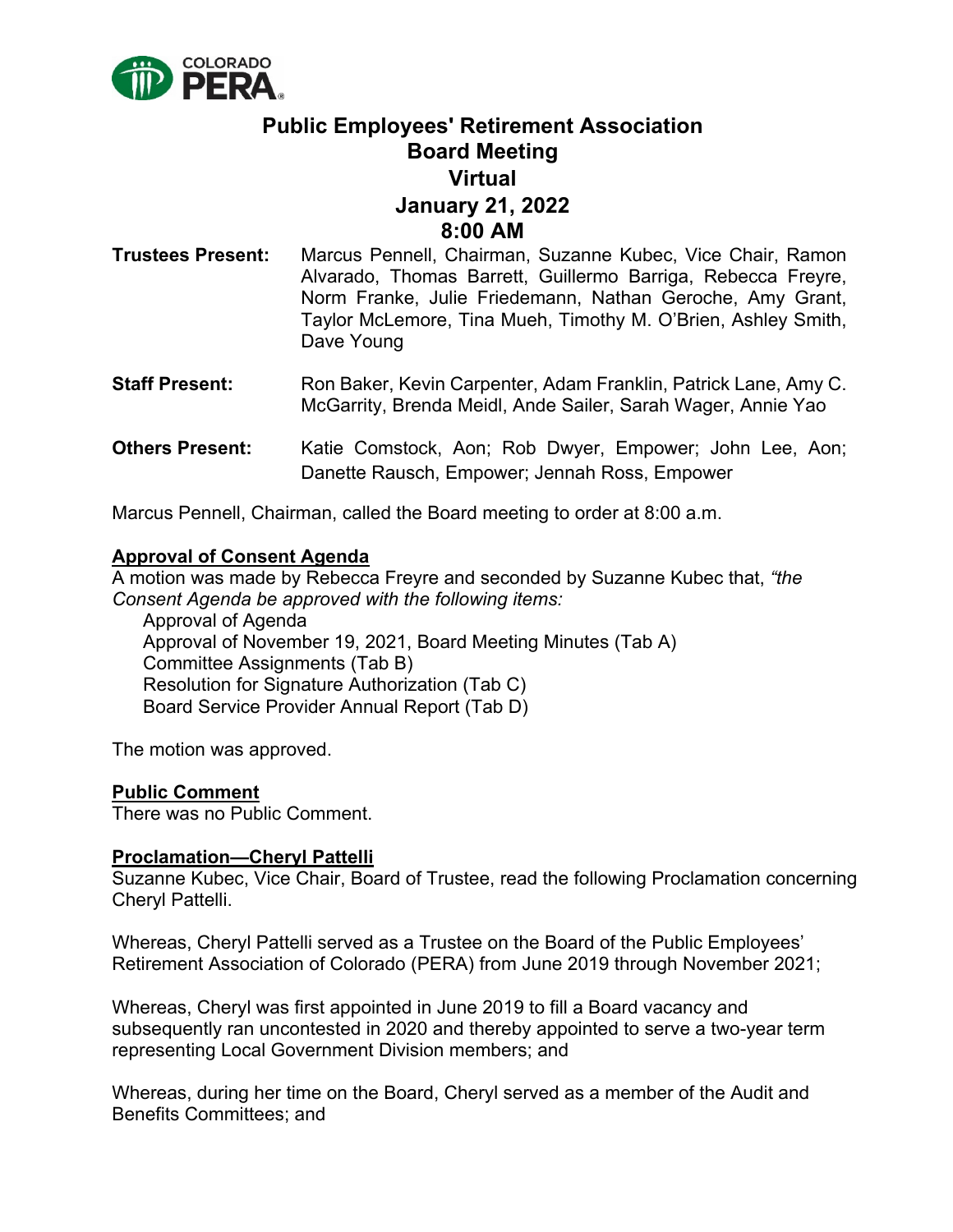

Whereas, Cheryl was ever mindful of her role as a fiduciary and financial steward and demonstrated her dedication and passion for the membership during deliberations of the Board; and

Whereas, Cheryl was an active listener and contributor to PERA's fiduciary duties and will be remembered for her propensity to represent the retirement interests of public service employees; and

Whereas, Cheryl contributed to the oversight of the Board's Strategic Plan, adoption of new Mission and Vision statements, and selection of a new Defined Contribution (DC) Plan Recordkeeper; and

Whereas, Cheryl embodied the highest qualities of a Trustee and earned the admiration and esteem of the PERA Board members and staff; and

Whereas, Cheryl's term on the PERA Board of Trustees ended in November 2021; now, therefore, be it

Resolved, that with the highest level of appreciation and congratulations, the PERA Board of Trustees formally recognizes and thanks Cheryl Pattelli for her service to the PERA membership during her time as a Trustee, and wishes her well as she leaves the PERA Board of Trustees; and

Resolved, that a copy of this Resolution be placed in the official minutes of the January 21, 2022, PERA Board of Trustees meeting.

A motion was made by Suzanne Kubec and seconded by Timothy O'Brien that, "*the foregoing Proclamation be approved."* The motion was approved.

#### **Committee Reports**

#### **Executive Committee**

Suzanne Kubec, Vice Chair, Board of Trustees, reported that the Executive Committee met on January 18, 2022 and approved the November 16, 2021, minutes. The Committee reviewed November 2021, Unaudited Financial Statements, the November 2021 Budget Report and the 2021 Board Education Compliance Report. Finally, the Committee reviewed the January Board Meeting Agenda.

#### **Investment Committee**

Rebecca Freyre, Chair, Investment Committee, provided information regarding the amendments to the CAP Statement of Investment Policy.

A motion was made by Ms. Freyre that the Investment Committee recommends that, *"the Board of Trustees approve the amended CAP Statement of Investment Policy, as published in Tab E of the Investment Committee Agenda, dated November 18, 2021."*

The motion was approved.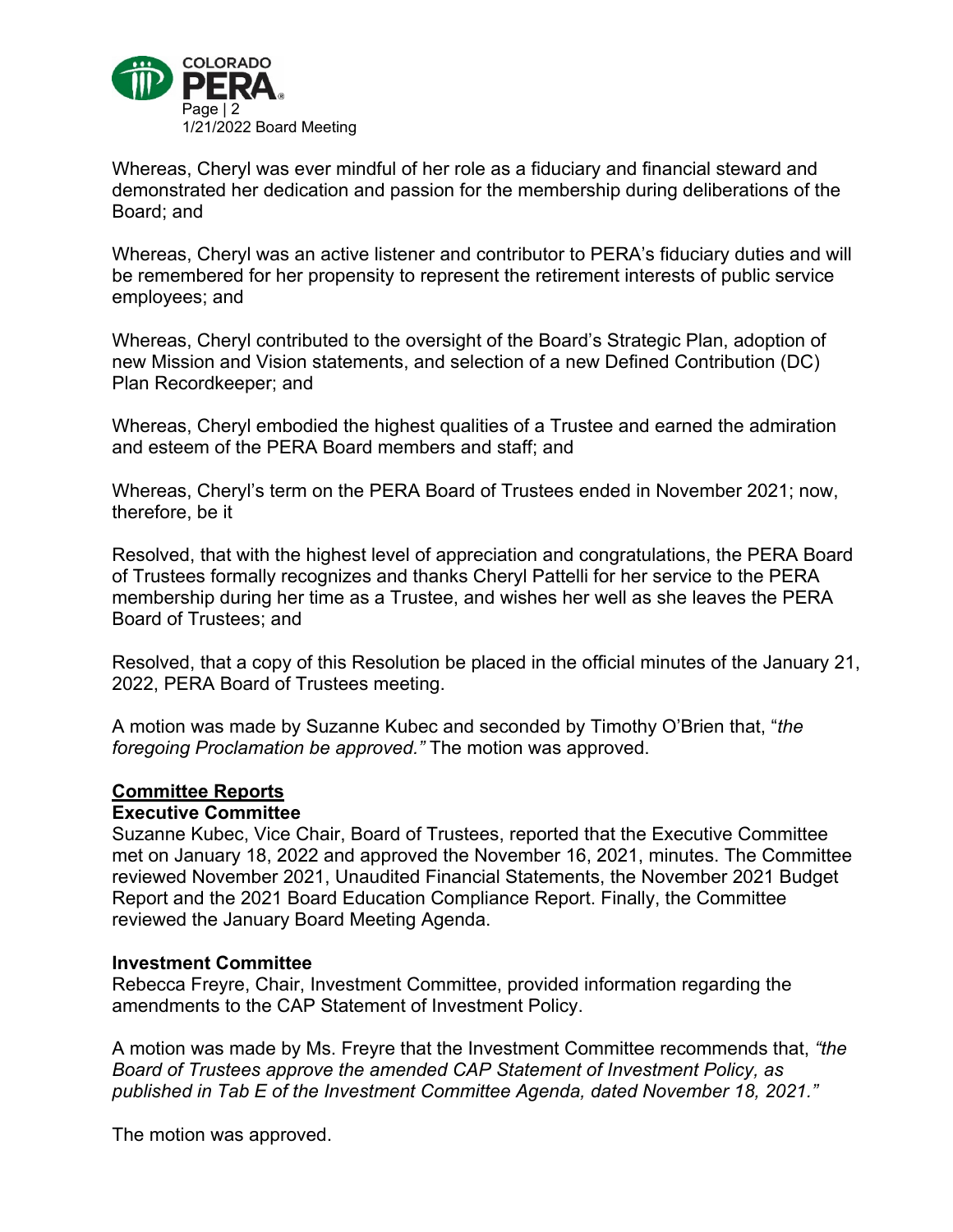

# **Evaluation Committee**

In accordance with the Colorado Open Meetings Act, the Board of Trustees in Open Session is to determine whether it will hold a Closed Executive Session which is allowed when the issues to be discussed involve personnel matters pursuant to C.R.S. § 24-6- 402(3)(b)(I). Ron Baker, Executive Director, requested that the Board go into Closed Executive Session. The Board voted to go into Closed Executive Session at 8:11 a.m. all Trustees remained in the meeting, all other attendees left the meeting.

The Closed Executive Session concluded at 8:38 a.m. and all other attendees returned to the meeting.

A motion was made by Marcus Pennell that the Evaluation Committee recommends that, *"the Executive Director be paid a 2021 performance award of 20 percent and the Executive Director's Annual Base Compensation be adjusted by an increase of 4.86 percent effective January 1, 2022."* The motion was approved.

## **Empower Update**

Patrick Lane, PERA Chief Benefits Officer and Rob Dwyer, Empower Vice President, Government Markets, reviewed the Empower Update presentation and responded to questions.

## **Actuarial Audit Service Provider RFP**

Ron Baker, PERA Executive Director, provided update on the Actuarial Audit Service Provider RFP.

## **Fiduciary Counsel Review**

Adam Franklin, PERA General Counsel, reviewed the process and timeline to consider the Board's Fiduciary counsel. Mr. Franklin responded to questions.

The Board recessed at 9:25 a.m. and reconvened at 9:40 a.m.

## **Legislative Update**

Ron Baker, PERA Executive Director, Michael Steppat, PERA Public & Government Affairs Manager reviewed the Legislative Update presentation. Mr. Baker and Mr. Steppat responded to questions and received the Board's guidance for staff's response to PERA related Bills introduced based on the Board's Principles and Policies.

## **Investment Fireside Chat**

Amy C. McGarrity, PERA Chief Investment Officer, introduced PERA Directors: Jim Liptak, Equities, Keith Tayman, Fixed Income, Tim Moore, Private Equity, C.H. Meili, Real Estate, Gary Ratliff, Alternatives. They provided their views regarding the economic outlook and responded to questions.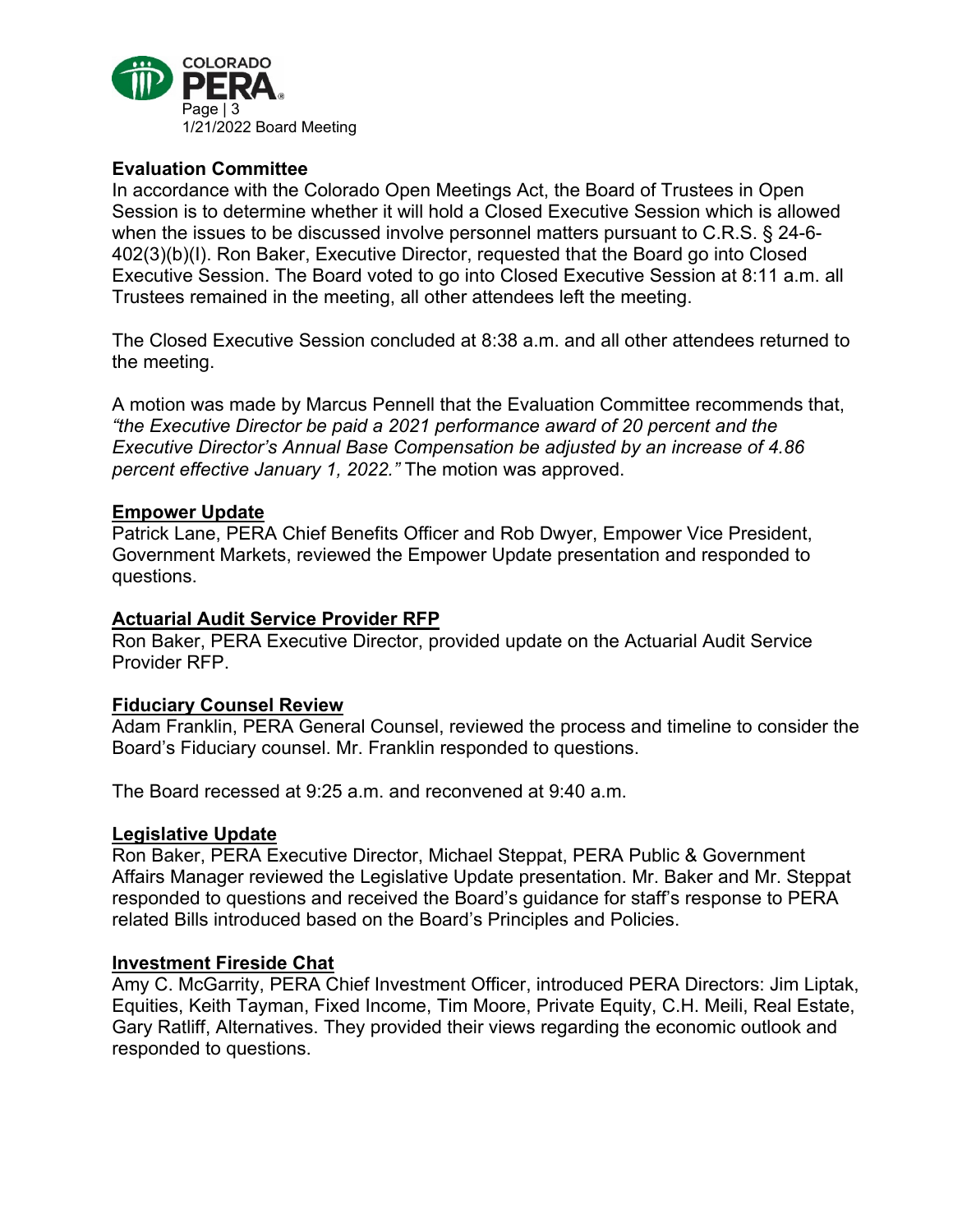

The Board recessed at 11:39 a.m. and reconvened at 12:35 p.m.

# **Strategic Plan–Employee Engagement**

Kevin Carpenter, PERA Chief Administrative Officer, reviewed the presentation regarding the Employee Engagement. Mr. Carpenter responded to questions.

# **Strategic Plan–Communications**

Patrick von Keyserling, PERA Senior Director, Communications, reviewed the Communications presentation and responded to questions.

The Board recessed at 2:03 p.m. and reconvened at 2:18 p.m.

#### **Staff Reports**

#### **Executive Director Report**

Ron Baker, PERA Executive Director, reviewed the Executive Director Report presentation. Mr. Baker responded to questions.

#### **Market & Portfolio Update**

Amy C. McGarrity, PERA Chief Investment Officer, reviewed the Market & Portfolio Update presentation.

#### **Chief Administrative Officer Update**

Kevin Carpenter, PERA Chief Administrative Officer reviewed the Chief Administrative Officer Update presentation.

## **General Counsel Update**

Adam L. Franklin, PERA General Counsel, requested the Board go into Closed Executive Session to discuss issues that involve pending or imminent litigation and specific legal questions addressed to General Counsel. The Board voted to go into Closed Executive Session at 3:25 p.m.

In addition to the Trustees, the Executive Director and the General Counsel, all the Chief Officers, the Director of Internal Audit, and the Manager of the Executive Director's Office participated in the Closed Executive Session.

The Closed Executive Session concluded at 3:55 p.m.

#### **Other Business**

A motion was made by Norm Franke and seconded by Dave Young that, *"the Board approved the revised Committee Assignments as discussed."* The motion was approved.

With no further business to discuss, Marcus Pennell, Chairman, Board of Trustees, adjourned the Board Meeting at 4:02 p.m.